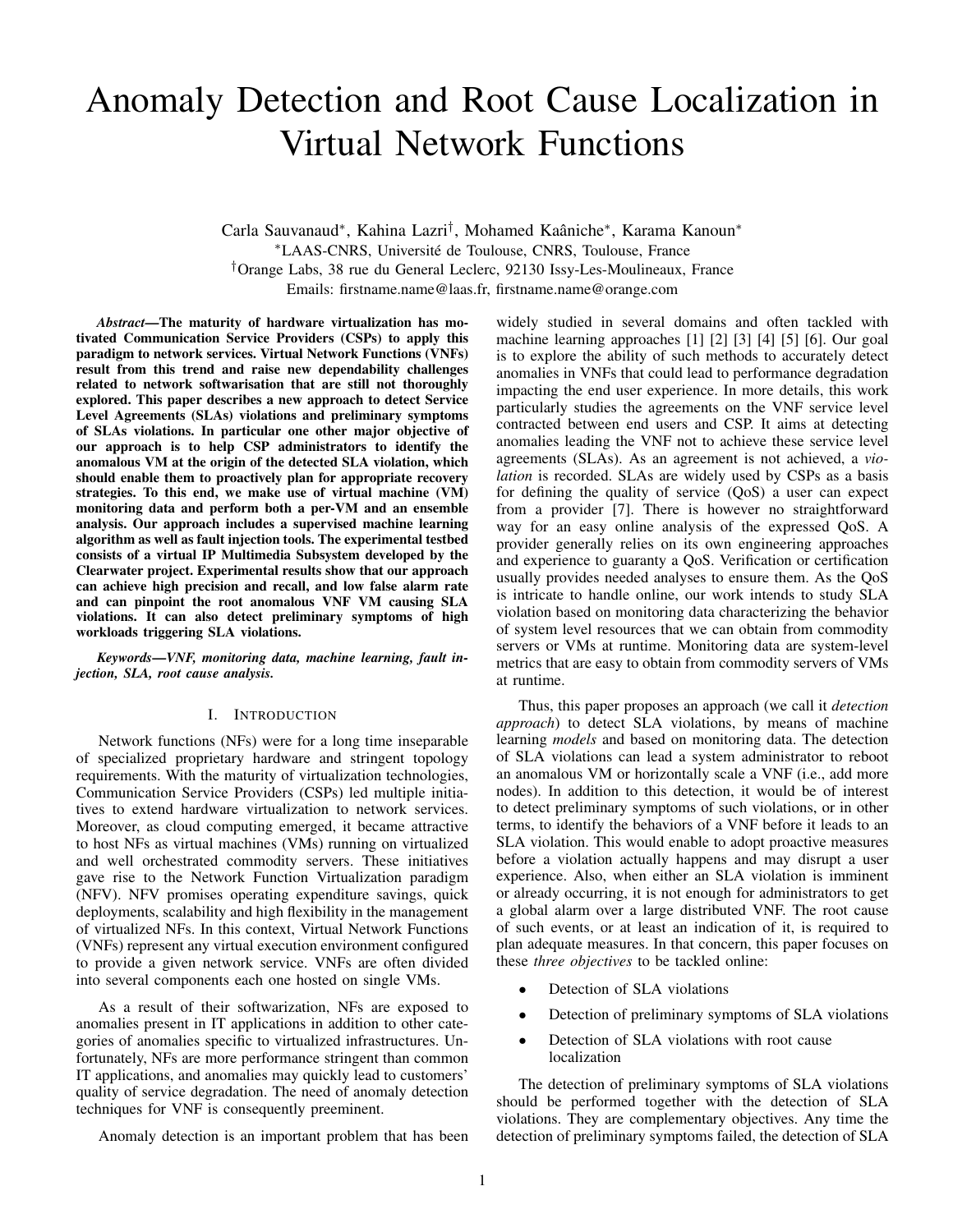violations still can detect the violation as it occurs. Our third objective aims to improve the detection of SLA violations as it also localizes the root cause of the violations. Localization is carried out by either pinpointing a workload being too heavy or identifying anomalous VNF VMs.

Our approach to achieve the three detection objectives is based on models that are designed to perform online. Nevertheless, an offline training phase is needed, during which these models are defined and trained with monitoring data to identify the anomalous VNFs behaviors that we intend to detect. Since a system is mostly exhibiting a normal behavior during runtime, fault injection techniques are used in our approach so as to accelerate the occurrence of behaviors leading to SLA violations. These techniques aim at deliberately provoking anomalous behaviors in a system. They are used in this work in order to build complete monitoring datasets so as to train models. Injections are performed at a local level by means of local injections in single VMs or, at a global level, by submitting heavy workloads.

Two types of analysis of the validation results are also carried out, *per-VM* or globally using an *ensemble analysis* combining per-VM analyses. Moreover, two applicationagnostic monitoring sources are studied at the VM level and at the hypervisor level, both for the monitoring of the VNF VMs. Validation experiments are performed on a real case study, namely a virtual IP Multimedia Subsystem (IMS) [8] implemented by the Clearwater project. This IMS implements multiple components, dynamically chained together, each one hosted on a VM.

In the following, we first present our global anomaly detection approach in Section II. The implementation of an operational system based on this approach is presented in Section III. Then we describe our case study and platform in Section IV. Section V provides validation results of our approach. Section VI discusses related work. Finally, Section VII concludes and provide some directions for future work.

## II. GLOBAL APPROACH

In the following, the three main points composing our global approach are presented. We describe the detection approach and the monitoring data used to detect anomalies in a VNF. Then, we present our fault injection approach aimed at gathering datasets representing several behaviors of a VNF. During an offline training phase, these datasets are used to define models used for online detection.

## *A. Detection approach*

The VNF QoS that an SLA encompasses may be defined by several complementary high level characteristics such as service availability or speed [7]. These characteristics can be described by lower level metrics such as the service response time or the service throughput. As a consequence, we hereby provide some definitions related to the VNFs service level as studied in our work.

The *service level* is evaluated as the percentage of successful completion of user requests by the VNF, in other terms, the percentage of successful requests (PSR). In our work, we evaluate the percentage of unsuccessful requests  $(PUR = 1 - PSR)$  to study VNF SLA violations. The SLA is satisfied as long as the PUR does not overpass a maximal PUR value called *PUR max*, or the PSR is not below a minimum value. An *SLA violation* (*SLAV*) happens when PUR\_max is overpassed ( $PUR > PUR$  max). A *preliminary symptom of SLAV* is represented by the state describing the system behavior during a period  $[t - \delta_t, t]$  where t is the time of occurrence of the SLAV. The state is described by the monitoring data collected during this period.

As stated earlier, three detection objectives are considered i) the detection of SLAV, ii) the detection of SLAV-PS due to heavy workload, and iii) detection of SLAV with root cause localization.

The detection of SLAV or their preliminary symptoms leverages the classification of behaviors into normal and anomalous behaviors. It can pinpoint whether the VNF exhibits an anomalous behavior. The detection with root cause localization is the preeminent detection investigated in this work. It performs detection with online localization of an anomalous behavior cause. In this work, the cause of an anomalous behavior can be an anomalous VM suffering from local performance stressing, or it can also result from a global heavy workload toward the VNF.

The detection of SLAVs or their preliminary symptoms turns out to be a classification problem: is there an SLAV (resp. a preliminary symptom) or not? We even can go further, and in case of violation, can we identify its cause? Machine learning is a famous field of computer science aimed at getting automatic computing procedures to learn a task without being explicitly programmed. It turned out to be extremely relevant for classification problems [9]. Machine learning can be applied to our problem so as to classify behaviors corresponding or leading to SLAVs, or not. As there is an SLAV or a preliminary symptom of SLAV, we consider that a system exhibits an *anomalous behavior*. Otherwise it has a *normal behavior*.

There are a plethora of machine learning algorithms and a lot of them are specifically dedicated to handle numerical data. Actually, monitoring data enable us to directly observe a system and represent its behaviors by means of numerical data. Representing a behavior needs some heavy preprocessing when using audit data, OS logs, or application logs. Besides, this work particularly focuses on the identification of anomalous behaviors from monitoring data of VMs OSs such as CPU consumption, disk I/O, and free memory. As seen in previous researches [10]–[16], these data are well suited to reflect the behavior of a computing system.

With respect to the machine learning *models* that we aim to build for detection (in our case, classifiers), samples of labeled monitoring data are needed to train them to discern different VNF behaviors. Considering our two first objectives, samples should be labeled with two classes corresponding to normal or anomalous behavior so as to train models to classify these two behaviors. As for the third objective, samples should be labeled with several classes according to the several SLA violation origins in the VNF. This method is called *supervised learning* (by opposition to unsupervised learning, i.e., clustering). Samples are called *training data*. They are obtained during a training-purposed runtime phase (i.e., *training phase*) during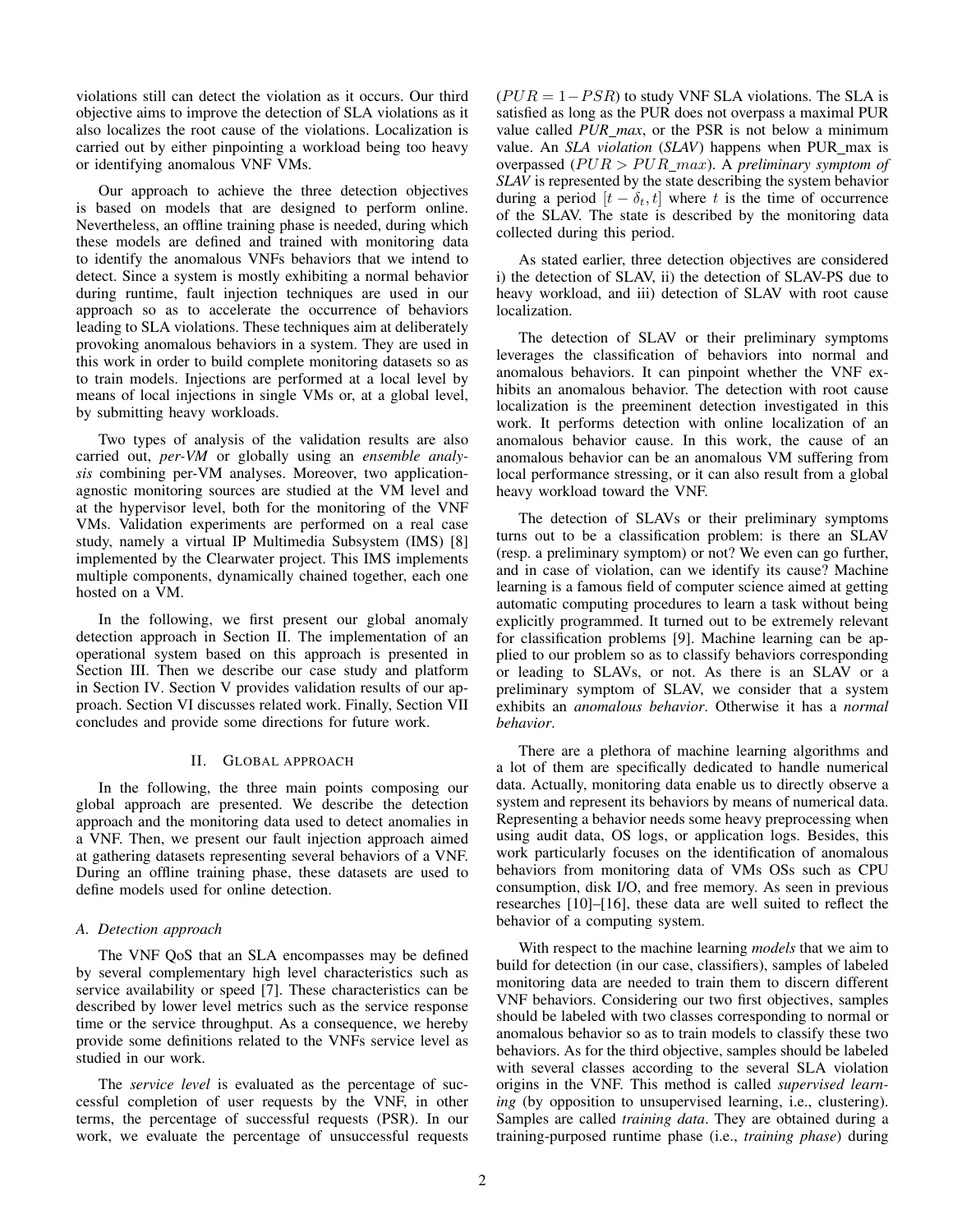which a testbed or a development infrastructure is monitored while experiencing different types of behaviors. Based on our field knowledge about system anomalies that may lead to SLAVs, we can emulate them during a training phase and train models from the collected data. The emulation is performed through fault injection campaigns (they are described in II-C). Once a model is trained from a training dataset, it can be used *online* during a *detection phase*. Thereupon, it performs *predictions* of whether a given monitoring sample belongs to a particular *class* of behaviors that it learned to discern. The ability of models to perform accurate predictions is referred to as *predictive accuracy* in this paper.

Anomaly detection is performed over the monitoring data subdivided into data related to each VM hosting a VNF component. We call it a *per-VM* analysis, as in [10]. By not combining all monitoring data from all VMs, this analysis enables not to accumulate irrelevant features (i.e., monitoring metrics) in one dataset and thus, to improve the predictive accuracy of models. It also eases the comparison of the predictive accuracy of detection models based on different monitoring sources. Finally, it is a possible means to analyze error propagation [17] between VMs through monitoring data.

The predictive accuracy obtained from the combination of the per-VM predictions is also evaluated in this work. We call it an *ensemble analysis*. The ensemble analysis is a means to provide CSP administrators with one single prediction output while giving further access to the per-VM analysis when it is required. Besides, we believe that a study could be performed to identify which types of VNF component (proxy, database, etc.) are best to detect SLAVs caused by particular anomalies. From this study, we could give higher weight to the predictions of VM models that are more likely to give good individual predictive accuracy.

Table I summarizes all acronyms and abbreviations used in this paper.

TABLE I. ACRONYMS AND ABBREVIATIONS TABLE

|                            | <b>CSP</b> Communication Service Provider.                                                                                                                                                                     |
|----------------------------|----------------------------------------------------------------------------------------------------------------------------------------------------------------------------------------------------------------|
|                            | <b>SLA</b> Service Level Agreement.                                                                                                                                                                            |
| <b>SLAV SLA</b> Violation. |                                                                                                                                                                                                                |
|                            | <b>SLAV-PS</b> Preliminary Symptoms of SLAV.                                                                                                                                                                   |
|                            | <b>PSR</b> Percentage of Successful Requests.                                                                                                                                                                  |
|                            | <b>PUR</b> Percentage of Unsuccessful Requests.                                                                                                                                                                |
|                            | It is the service level characteristic being studied in this work.<br><b>PUR max Maximum</b> value of the <b>PUR</b> agreed with customers.<br>It stands at the limit between the agreement and the violation. |
|                            | A violation takes place if $PUR > PUR_{max}$ .<br><b>VNF</b> Virtual Network Function.                                                                                                                         |

## *B. Monitoring*

Monitoring provides units of information about a system that are called performance counters (referred to as *counters*). The actual counter values being collected from a system are called performance metrics (referred to as *metrics*). A vector of metrics collected at a given timestamp corresponds to a monitoring observation (also referred to as *observation*).

In this work, observations related to a VNF VMs hosted in a virtualized infrastructure are collected from *two monitoring sources*, namely the hypervisor, or the OS of the VMs.

- The hypervisor hosting the VNF VMs can provide monitoring data related to each VM it hosts such as the memory, the CPU speed or the network bandwidth that the hypervisor grants to the VM. Such a monitoring source is called *black-box* as it does not need any tool to be installed in the VMs.
- Monitoring data can also be collected directly from the OS of the VNF VMs. Collected observations from VMs require the installation of monitoring agents in VMs. This is referred to as a *grey-box* monitoring source. Considering this source, the number of available counters is more important than in the case of the black-box source since they can relate to the OS performance in terms of system buffers size and use, and in terms of memory pages state for instance. These low level VMs counters cannot be known by the underlying hypervisor.

Both monitoring sources provide periodically observations related to each single VM of the VNF. We evaluate the benefits in terms of the predictive accuracy a grey-box monitoring may provide for the detection objectives. For both monitoring sources, our approach does not require knowledge about the VNF implementation. Therefore, it can easily be applied to all types of VNFs.

# *C. Fault injection approach*

To accelerate the occurrence of faults during the training phase of our detection approach we use fault injection techniques. We particularly focus on injecting anomalous behaviors in the VNF. Our injections emulate widespread anomalies existing in common computing system due to punctual and abrupt behaviors changes (we do not study long term degradations). Such anomalies arise when software or hardware faults are activated.

Two methods are used in order to trigger these anomalies:

- Local emulation of anomalies within VNF VMs (increase of CPU consumption, memory leaks, etc.).
- Global configuration of the benchmark with a heavy workload. In other words, the VNF is stressed at a heavy load beyond which a correct service is not guaranteed and SLAVs are likely to be observed (the load level is set with regard to the platform deployment and its maximum capacities).

Anomaly injections in the VNF depend on three parameters, namely a type, an intensity, and a target VM. By means of our two methods, six types of anomalies are emulated, namely 1) CPU consumption, 2) misuse of memory (i.e. memory increase), 3) anomalous number of disk accesses (i.e. increase of disk I/O access and synchronizations), 4) network packet loss, 5) network latency, and 6) heavy workload. They are respectively referred to as CPU, memory, disk, packet loss, latency, and heavy workload injections, and described bellow.

CPU consumption. Anomalous CPU consumptions may arise from anomalous programs encountering impossible termination conditions leading to infinite loops, busy waits or deadlocks of competing actions, which are common issues in multiprocessing and distributed systems.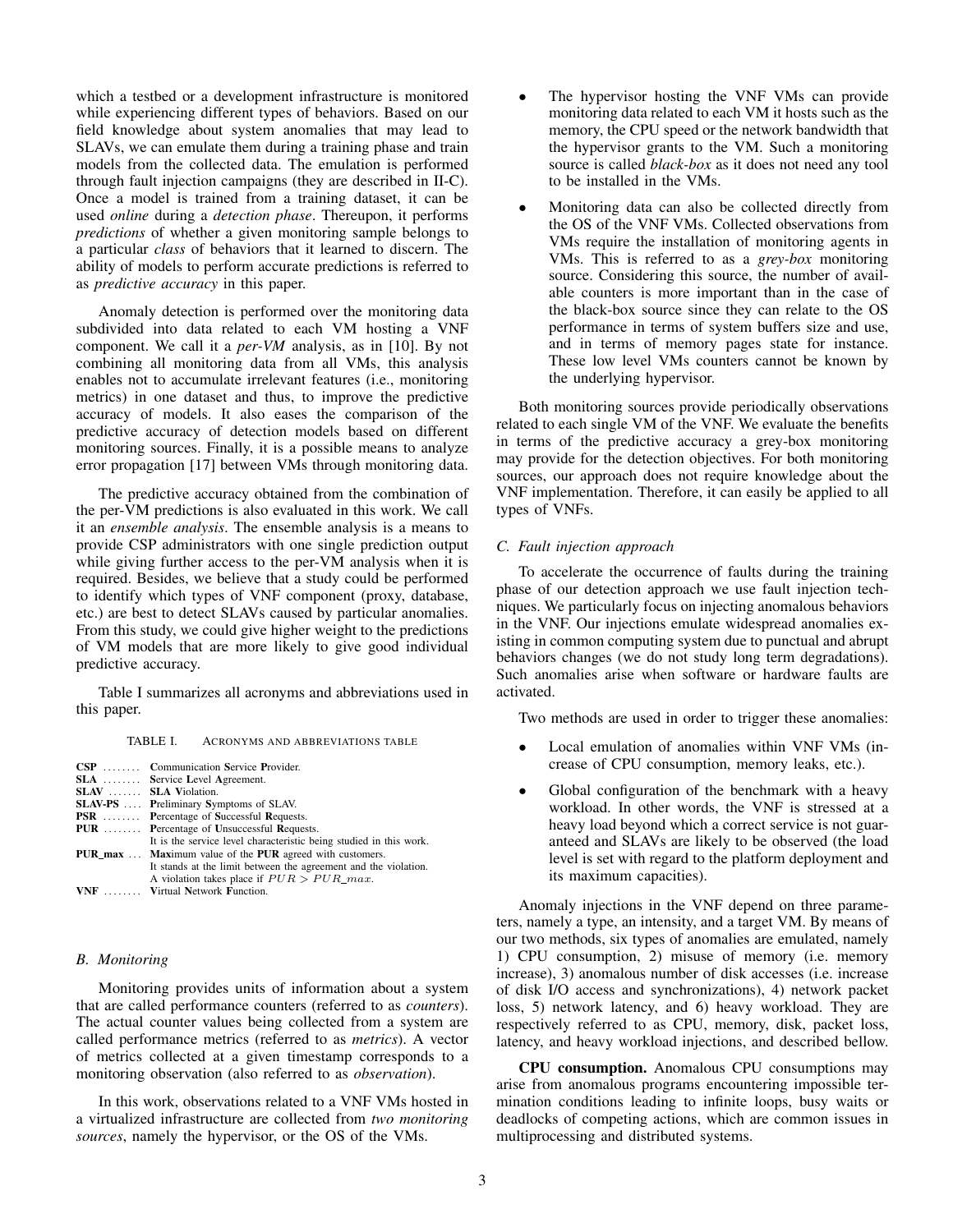Memory leaks. Anomalous memory usages are common whose allocated chunks of memory are not freed after their use. Accumulations of unfreed memory may lead to memory shortage and system failures. We believe that such cloud-related mechanism as ballooning may also lead to such failures.

Anomalous number of disk access. A high number of disk accesses, or an increase of disk accesses over a short period of time, emulates anomalous disks whose accesses often fail and lead to an increase in disk access retries. It may also result from an anomalous program stuck in an infinite loop of data writing.

Network anomaly. Such anomalies may arise from network interfaces or the interconnection of networks. We emulate packet losses, and latency increases. Packet losses may arise from undersized buffers, wrong routing policies and even firewall misconfigurations. Latency anomalies may originate from queuing or processing delays of packets on gateways.

Heavy workload. They emulate a large number of users consuming the VNF service, too important with regard to the testbed deployment.

Finally, two intensities were selected for the local VM anomalies, namely medium and high. We calibrated them based on prior experimentations on our testbed. Regarding the memory, disk and CPU injections, the intensity values of an anomaly are constrained by the capacity of VMs OSs. In other words, the high intensity injection (resp. medium) is the maximum resource consumption (resp. 50% of resource) allowed by the OS. Considering the remaining types of injections, the high intensity injection (resp. medium) value is set so as to lead to around 99% (resp. around 50%) PUR when applied in at least one VNF VM. Indeed, even if all VMs are configured with the same VM template, the components installed in each VM do not use VM resources in a similar way. As a consequence, high intensity injections in VM A could lead to a maximal PUR whereas the same injection in VM B would lead to a 2% PUR. Heavy workloads are carried out by calibrating the benchmark workload for our testbed capacities and trigger SLAVs.

## III. IMPLEMENTATION

This section presents the implementation of an operational system based on our approach. We first describe the detection approach implementation, then the monitoring of the VNF and finally the fault injection approach implementation.

# *A. Detection approach*

The Random Forest algorithm is used in order to classify the VNF behaviors. This algorithm is well known to provide good classification results and to handle a large number of vector features (i.e. observations counters) [18]. Although we use a per-VM approach, the number of OS features (more than twenty) are considered as high-dimensional. Besides, once a model is trained, the prediction overhead is extremely low [19]. Finally, the Random Forest algorithm also enables to get insight about the most important metrics that influence the prediction output [19].

The algorithm is configured with ten decision trees, based on preliminary works that showed good results with as many trees. Besides, trained Random Forest models are configured to predict the probabilities of class membership of an observation. We call them *prediction probabilities*. The *output* of a model is therefore a probability. For instance, a model output for an observation can be a probability of 0.2 for it to be in the class labeled 1. Given the resulting probabilities, it is then easy to set a threshold defining the limit probability from which an observation corresponds to an anomalous behavior.

Finally, the models on which relies our approach can be trained and tested on an external machine to the VNF. It can be run either on the monitoring module machine, or on any separate machine. Thus, our approach does not introduce overhead in the VNF runtime.

## *B. Monitoring*

Monitoring data are collected from two separate *monitoring sources* as described in II-A. For both monitoring sources, observations of each VM are collected every 15sec.

The black-box source heavily relies on our VMware underlying infrastructure (see IV-A). The library Pysphere<sup>1</sup> communicates with the VMware SDK and is used to collect VMs metrics from the hypervisor. For each VM, we collect observations composed of the 152 metrics listed online<sup>2</sup>.

The grey-box source is implemented by a Ganglia [20] monitoring agent installed in each Clearwater VM. We configured the agent with python modules so as to collect from each VM 227 metrics listed online<sup>3</sup>.

During the training-phase, observations are stored in database so as to train offline our models. During the runtime of our operational system, observations should directly be provided to the models in order for them to perform predictions. Nonetheless, the observations of each VM are studied separately in order to perform anomaly detection in each single VM (per-VM approach).

## *C. Fault injection approach*

*1) Single injection:* Anomalies presented in the description of our approach (II-C) emulate behaviors that could be activated by software, hardware, or configuration faults. We emulate them by software means.

Injections that consist in a heavy workload are carried out by running a load calibrated so as to lead to SLAVs between 2% and 30% of PUR considering our testbed configuration.

Injections that emulate anomalies in the VNF VMs are carried out by injection agents that stress the VNF components individually. Injection agents are installed in each VM. They are run through an SSH connexion orchestrated by a campaign handler which is a configurable entity hosted on any machine apart from the VNF VMs (in order to maintain experiment isolation). We use the Linux kernels tools *iptables* and *tc* for the injection of network latencies on the POSROUTING chain, and *iptables* on the INPUT and OUTPUT chains for the injection of packet losses. The stress test tool Stress-ng<sup>4</sup> is run for CPU, disk, and memory related injections.

<sup>1</sup>https://pypi.python.org/pypi/pysphere

 $2$ https://homepages.laas.fr/ csauvana/datasets/pysphere\_vm\_counters.txt

<sup>&</sup>lt;sup>3</sup>https://homepages.laas.fr/ csauvana/datasets/ganglia\_vm\_counters.txt

<sup>4</sup>http://kernel.ubuntu.com/∼cking/stress-ng/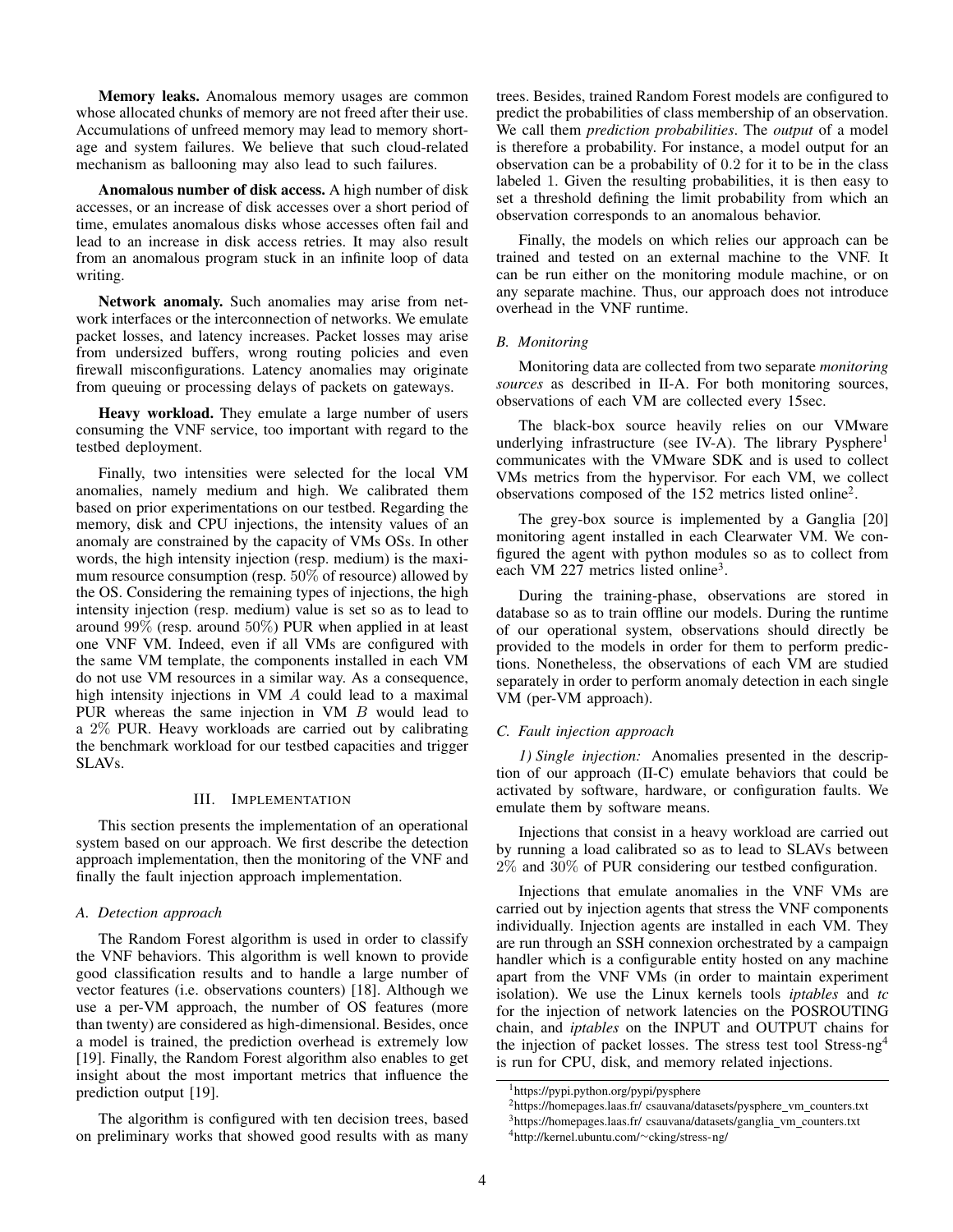*2) Campaigns:* An *injection campaign* targets a single VM. In each campaign, the benchmark is run for 80min. After 40min an anomaly of 3min is injected. The injection time is calibrated so as to affect several instances of benchmark scenario executions (an execution lasts less than 1sec) and at the same time not to be too short regarding our monitoring period of 15sec. The workload request rate during normal behavior periods is calibrated to lead to less than 1% PUR of the VNF.

Finally, for our experiments, several injection campaigns are run so as to get statically significant large datasets. First, a heavy workload is run, then campaigns are run the following way: each injection of each intensity is performed in each VM. At the end of each injection campaign, the VMs are rebooted.

## IV. CASE STUDY AND PLATFORM

Our testbed is composed of three main entities detailed below: the cloud infrastructure, the Clearwater VNF running on the infrastructure, and the workload. The workload is used for the simulation of VNF users and for the PUR computation that is needed for validation purposes.

#### *A. Infrastructure*

The virtualized platform is a VMware vSphere 5.1 private platform composed of 2 servers Dell Inc. PowerEdge R620 with Intel Xeon CPU E5-2660 2.20GHz and 64GB memory. Each server has a VMFS storage. One hypervisor hosts the workload as well as the monitoring module and the other hosts all Clearwater components VMs. Each VM has 2 CPUs, a 10GB memory, a 10GB disk. VMs are connected through a 100Mbps network.

#### *B. Clearwater VNF*

Clearwater is an open source implementation of an IMS for cloud platforms. It provides SIP-based (Session Initiation Protocol) voice and video calling, and messaging applications. It implements key standardized interfaces and functions of an IMS (except a core network) which enable industries to easily deploy, integrate and scale an IMS. Clearwater was initially designed for clouds commodity servers. It is consequently well suited for NFV related studies. It encompasses six software components, namely Bono, Sprout, Homestead, Homer, Ralf, and Ellis (Figure 1).

Bono is the SIP proxy implementing the P-CSCF function (Proxy-Call/Session Control Functions). It handles the users requests and routes them to Sprout. It also performs Network Address Translation traversal mechanisms.

Sprout is the IMS SIP router receiving requests from Bono and routing them to the adequate endpoints. It implements some S-CSCF (Serving-CSCF) and I-CSCF (Interrogating-CSCF) functions and gets the required users profiles and authentication data from Homestead. Sprout can also call application servers and actually contains itself a multimedia telephony (MMTel) application server, whose data are stored in Homer (when calls are configured to use its services).

Homestead is an HTTP RESTful server and stores Home Subscriber Server data in a Cassandra database (i.e. information about subscribed services and locations). It is in charge of some I-CSCF and S-CSCF functions.

Thus, Bono, Sprout, and Homestead work together to control the sessions initiated by users and handle the entire CSCF.

Homer is a XDMS (XML Document Management Server) server with an XML Configuration Access Protocol Server (XCAP) interface, and runs a Cassandra database. It stores configuration information about MMTel service.

Ralf is the CTF (Charging Trigger Function). It bills the events collected by Bono and Sprout and reports them to a Charging Data Function server (this server is not included in the Clearwater project).

Ellis is a provisioning portal offering a web interface to users for testing purposes.

The IMS scales-out horizontally by means of a simple DNS load balancing mechanism. Our testbed encompasses Bono, Sprout, Homestead and Homer, each of which is deployed on one VM (see Figure 1). In this study, the billing function is not configured, so Ralf is not included in our testbed. Neither is the testing component Ellis. Also, our deployment does not encompass redundancy. We focus our work on Bono, Sprout and Homestead constituting the entire CSCF: we perform injections and provide evaluation results for these VMs.



Fig. 1. Testbed deployment and Clearwater components.

## *C. Workload and PUR evaluation*

In order to validate our approach we need a tool to simulate our VNF workload and from which to compute our PUR. IMS workloads for Clearwater can be emulated by means of the SIPp benchmark<sup>5</sup>. The benchmark workload can be configured with a number of calls per second (we call it *load parameter*) to be sent to the IMS. A call corresponds to the execution of a *scenario* . A scenario is described in terms of SIP transactions in XML and a workload is defined by a scenario and a load parameter. A SIP transaction is a SIP message to be sent and an expected SIP response message. A call fails when a transaction fails. A transaction may fail for two reasons: either a message is not received within a precise duration which triggers a timeout, or an unexpected message is received. Unexpected messages are the HTTP error codes 500 (Internal Server Error), 503 (Service Unavailable) and 403 (Forbidden). Also, in our testbed, the PUR more exactly accounts for the percentage of unsuccessful calls.

Now considering our validation experiments, the selected scenario simulates a standard call between two users and encompasses the standard SIP REGISTER, INVITE, UPDATE, and BYE messages (additional details about the load during

<sup>5</sup>http://sipp.sourceforge.net/index.html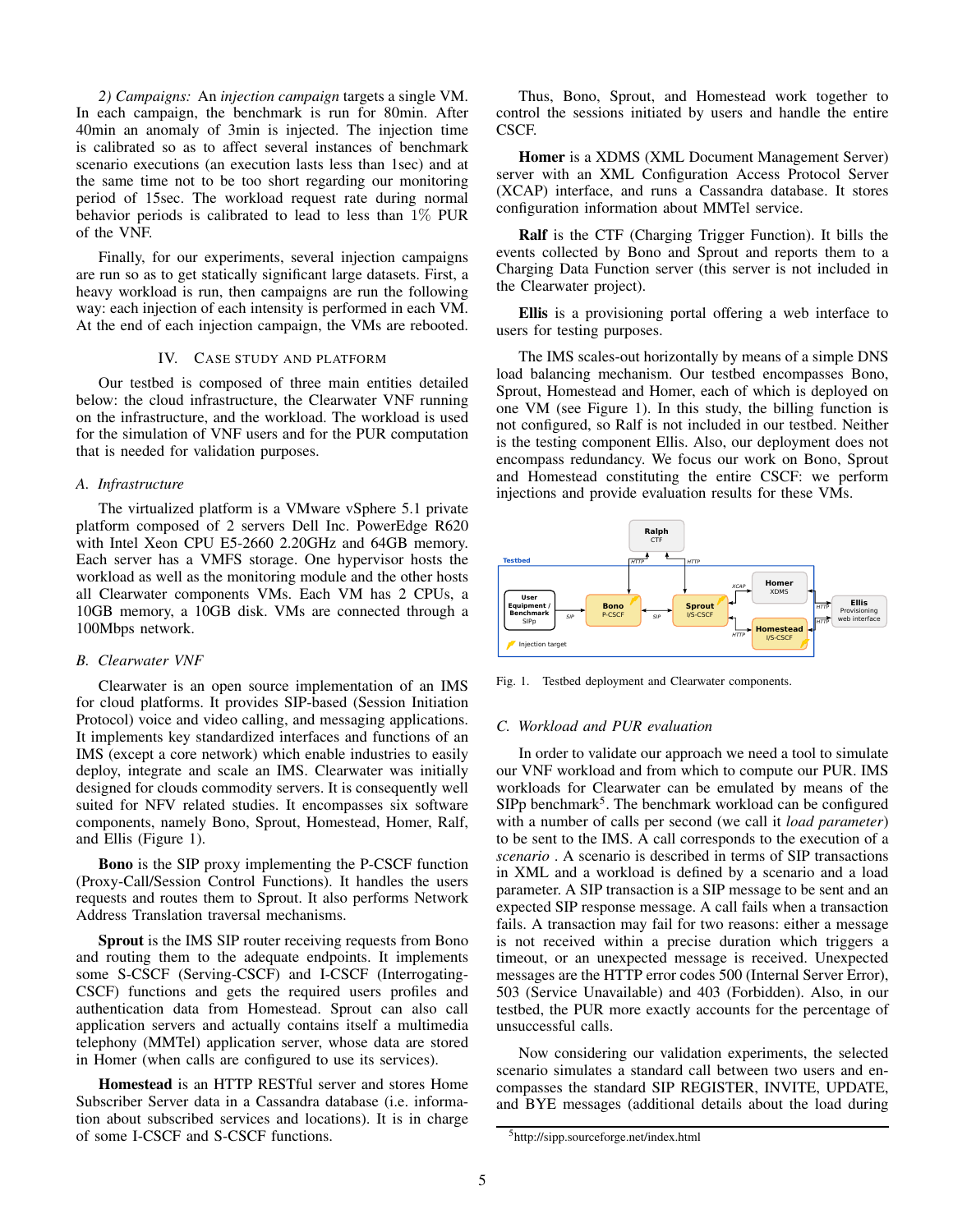experiments are presented in II-C). The SLA of the VNF corresponds to the PUR computed for all users calls simulated by the benchmark. (for instance a real case context would be: a main company asked for the use of a VNF for several of its own users and agreed on a PUR value). The benchmark simulates all users and by the analysis of its logs we can compute the combined PUR for all users. Finally, a SLAV-PS is regarded as the behavior the VNF VMs observe over a time window before an SLAV happens.

## V. VALIDATION RESULTS

In order to validate our approach, we collected one dataset for each monitoring source from our testbed so as to train models and to make them perform predictions. In the following, we first present the preparatory work performed on the monitoring observations before running the training phase of our models. The validation metrics used to evaluate the predictive accuracy of the models are presented in a second part. Then, our validation results for the detection phase are presented. We present results related to the detection of SLAV and the detection with root cause localization of anomalous VMs. Then we show results related to the detection of SLAV-PSs.

Detection results are presented with a per-VM and an ensemble analysis and also depending on the monitoring source namely black-box or grey-box (hypervisor or monitoring agent). Considering the ensemble analysis, we take the mean prediction probabilities of each model related to the detection of the same event across all VMs.

## *A. Preparatory work*

In our experimental validation, we focus on Bono, Sprout, and Homestead VM observations corresponding to the entire CSCF. Injections are performed in these three VMs and results are provided considering the observations of these VMs. When analyzing a model trained only with VM A observations, we call VM A the *detection-VM*. When similar results are observed from models trained with our three different detection-VMs, only Bono results are provided.

In order to perform validation, for each monitoring source, a dataset representing several behaviors of our VNFs is assembled. It is large enough to train detection models and to test them. For both monitoring sources, around 16500 observations for each VM are collected while we ran the injection campaigns presented in II-C (global dataset of around 66000 observations). Before the creation of models, our validation dataset is shuffled and split into  $60\%$  of training data and  $40\%$ of testing data from which our results are computed.

Moreover, K-fold cross validation has been performed on the VMs observations associated with 5 classes (normal behavior, heavy workload, injections in Bono, injections in sprout, injections in homestead). For a 10-fold case, a small standard deviation of 0.2 was observed for both precision and recall metrics which means that the following results are relevant and easily generally applicable.

## *B. Validation metrics of the operational system*

The validation of the machine learning models to classify anomalous behaviors is based on several metrics, namely the Receiver Operating Characteristic (ROC) curve, as well as the precision, recall and F1-score. ROC curves are obtained by computing performance measures for different thresholds of the *prediction probabilities* (see III-A for more details). The ROC curve corresponds to the true positive rate (TPR) against the false positive rate (FPR). A perfect classifier would have an area under the curve (AUC) of 1.

The ROC curves are relevant to study the predictive accuracy of our models and their consistency while the prediction probability thresholds change. They enable us to evaluate our approach with metrics that do not change with the proportion of normal or anomalous behaviors in the validation dataset. In other words, they are not sensitive to the class skew and the results can easily be generalized to several case scenarios of detection with different baseline distributions. Also, the FPR (i.e., the rate of false alarm) can easily be analyzed and it is of interest in our domain. Indeed, it is expensive (in terms of time and money) for a CSP to take counter measures on components, and the fewer false alarms there are, the better is the approach. As for precision and recall, they are defined by the well known formulas:  $Precision = \frac{TP}{TP + FP}$ and  $Recall = \frac{TP}{TP + FN}$  where  $TP$  are the true positives,  $FP$ are the false positives, and  $FN$  are the false negatives. The F1-score corresponds to the harmonic mean between precision and recall. These metrics provide a precise evaluation of the predictive accuracy, that can give an account of the efficiency of our method for a CSP. They are defined with a given prediction probability threshold.

#### *C. Detection of SLAV*

*1) Per-VM analysis:* The aim is to analyze the ability of our approach to detect SLAVs on a per-VM basis. In this analysis, we also test whether models trained to detect SLAs defined with different values of PUR\_max have different predictive accuracies. Three models were actually trained to detect violations with PUR\_max =  $\{2\%, 5\%, 10\%\}$ . By this mean we can quickly notice whether our models are sensitive to PUR max.



Fig. 2. ROC curves for SLAV detection: Bono observations, detection only, with PUR\_max =  $\{2\%, 5\%, 10\%\}.$ 

Figure 2-a presents the ROC curves of three models trained with Bono observations to detect the three values of PUR\_max, for a black-box monitoring. The curve related to  $PUR_{max} =$  $2\%$  has an AUC of 0.93, compared to 0.89 for PUR max = 10%. This shows that the higher is PUR max (i.e., the lower is the SLA expectation), the lower is the TPR. We believe the reason for this lower predictive accuracy is that some injections change the VMs behaviors enough for the model to detect the change but not enough for an SLAV to be well identified. For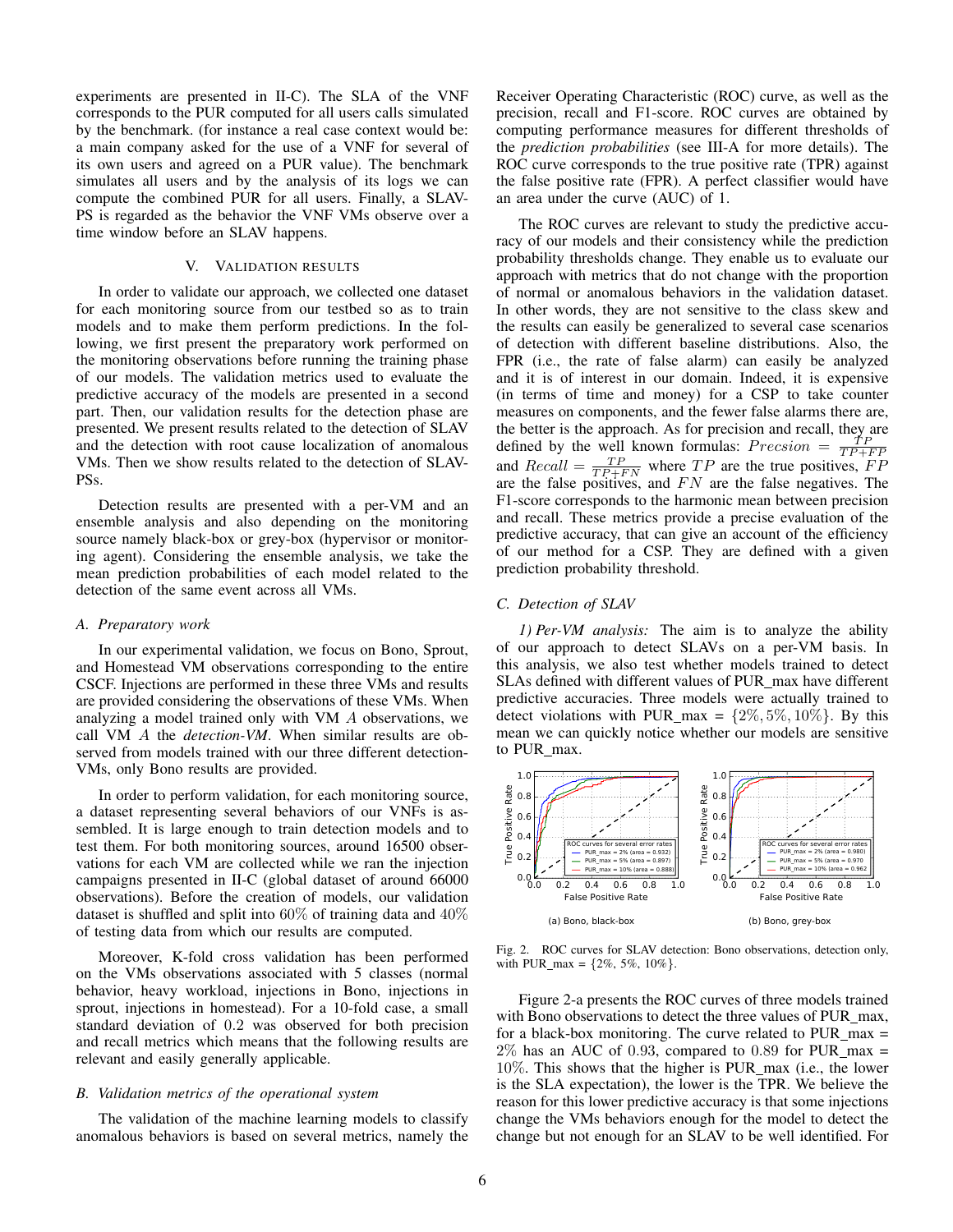all values of PUR max, the ROC curves reach at least a 0.80 TPR with a 0.2 FPR. Results are similar when models are trained from the observations of Sprout and Homestead.

Also, Table II shows precision, recall and F1-score for the detection depending on the detection-VM and PUR max values. From all detection-VMs, SLAVs can be detected with good precision an recall with a minimum of 0.97 precision and  $0.90$  recall for PUR max =  $10\%$ . The best precision and recall are always obtained with Sprout observations. Sprout has indeed a central role in the Clearwater CSCF. This means that the black-box monitoring can be used by CSPs as a first step toward the triggering of reconfiguration actions with very good predictive accuracy.

TABLE II. PREDICTIONS OF SLAV: DETECTION ONLY, GREY-BOX.

| Monitoring<br>observation | <b>Measure</b>        | PUR_max=<br>2% | PUR_max=<br>5% | PUR max=<br>10% |
|---------------------------|-----------------------|----------------|----------------|-----------------|
|                           | Precision             | 0.92           | 0.91           | 0.88            |
| Bono                      | Recall                | 0.95           | 0.95           | 0.90            |
|                           | F <sub>1</sub> -score | 0.93           | 0.93           | 0.89            |
|                           | Precision             | 0.92           | 0.90           | 0.90            |
| <b>Sprout</b>             | Recall                | 0.95           | 0.94           | 0.93            |
|                           | F <sub>1</sub> -score | 0.93           | 0.92           | 0.91            |
|                           | Precision             | 0.89           | 0.88           | 0.87            |
| <b>Homestead</b>          | Recall                | 0.93           | 0.90           | 0.91            |
|                           | F1-score              | 0.90           | 0.89           | 0.89            |
| <b>Ensemble</b>           | Precision             | 0.92           | 0.90           | 0.89            |
| analysis                  | Recall                | 0.96           | 0.95           | 0.93            |
|                           | F1-score              | 0.94           | 0.93           | 0.91            |

Figure 2-b presents the ROC curves of the models trained with the same PUR max value as for Figure 2-a and with a grey-box monitoring. The ROC curves for the different PUR\_max are more significantly close to each other than in Figure 2-a but still, the case where PUR max  $= 2\%$  leads to a better predictive accuracy with a ROC AUC of 0.98. Moreover, ROC results are significantly better compared to black-box monitoring.

This last remark is notably due to the larger variety of metrics that can be retrieved from a monitoring agent. An other reason is that these metrics are updated more frequently. Indeed, we regularly noticed in our dataset that some observations collected from the hypervisor are not updated at strict regular intervals as expected from the configuration. In other words, successive observations from a dataset can happen to be the same although they are collected 15s apart (i.e., the period of data collection). Thus, we believe that with a reasonably sound and higher data collection period, we could achieve better results with the black-box monitoring.

*2) Grey-box ensemble analysis:* Table V (last row) presents the precision, recall and F1-score for the combined prediction probabilities of all detection-VMs. The F1-score has a mean value of 0.93 across all PUR max values. Its lower value is 0.91 for PUR\_max =  $10\%$  and it reaches 0.94 with PUR\_max  $= 2\%.$ 

## *D. Detection with root cause localization*

*1) Root cause localization in anomalous VMs:* For each detection-VM, four models are trained to classify SLAVs caused by a heavy workload, injections in Sprout, Bono and Homestead respectively. The PUR\_max is set to  $2\%$ .

Figures 3-a, 4-a, and 4-b present the ROC curves of the detection with root cause localization of models trained respectively on Bono, Sprout and Homestead observations with a black-box monitoring. It can be noticed that SLAVs due to injections in Homestead lead to the lower FPR compared to injection in Bono and Sprout. Indeed it achieves a ROC AUC mean over the three VMs of almost 1. This SLAV cause is well detected by models trained from Bono, Sprout and Homestead observations. The heavy workload is detected with the lower TPR. However, it is detectable over all detection-VMs with a mean ROC AUC of 0.94.



Fig. 3. ROC curves for SLAV detection: Bono observations, detection with root cause localization.



Fig. 4. ROC curves for SLAV detection: Sprout (a) and Homestead (b) observations, detection with root cause localization, black-box.

TABLE III. PREDICTIONS OF SLAV: BONO OBSERVATIONS DETECTION WITH ROOT CAUSE LOCALIZATION, BLACK-BOX.

| <b>Monitoring</b> | <b>Measure</b> | Cause in | Cause in      | Cause in         | Cause by   |
|-------------------|----------------|----------|---------------|------------------|------------|
| observation       |                | Bono     | <b>Sprout</b> | <b>Homestead</b> | heavy load |
| Bono              | Precision      | 0.87     | 1.00          | 1.00             | 0.86       |
|                   | Recall         | 0.63     | 0.57          | 0.57             | 0.85       |
|                   | F1-score       | 0.74     | 0.72          | 0.72             | 0.86       |

Table III presents the precision, recall, and F1-score considering Bono observations and depending on the SLAVs cause, for a black-box monitoring (results from Sprout and Homestead observations follow a similar trend). The F1-score does not overpass 0.86 which is obtained for the detection of high workload SLAVs. Also, the SLAVs originated from Sprout and Homestead are detected with a very low recall of 0.57. In other words, several true alarms are missed. The black-box monitoring is in this case of detection with root cause localization not sound enough to be applied by a CSP.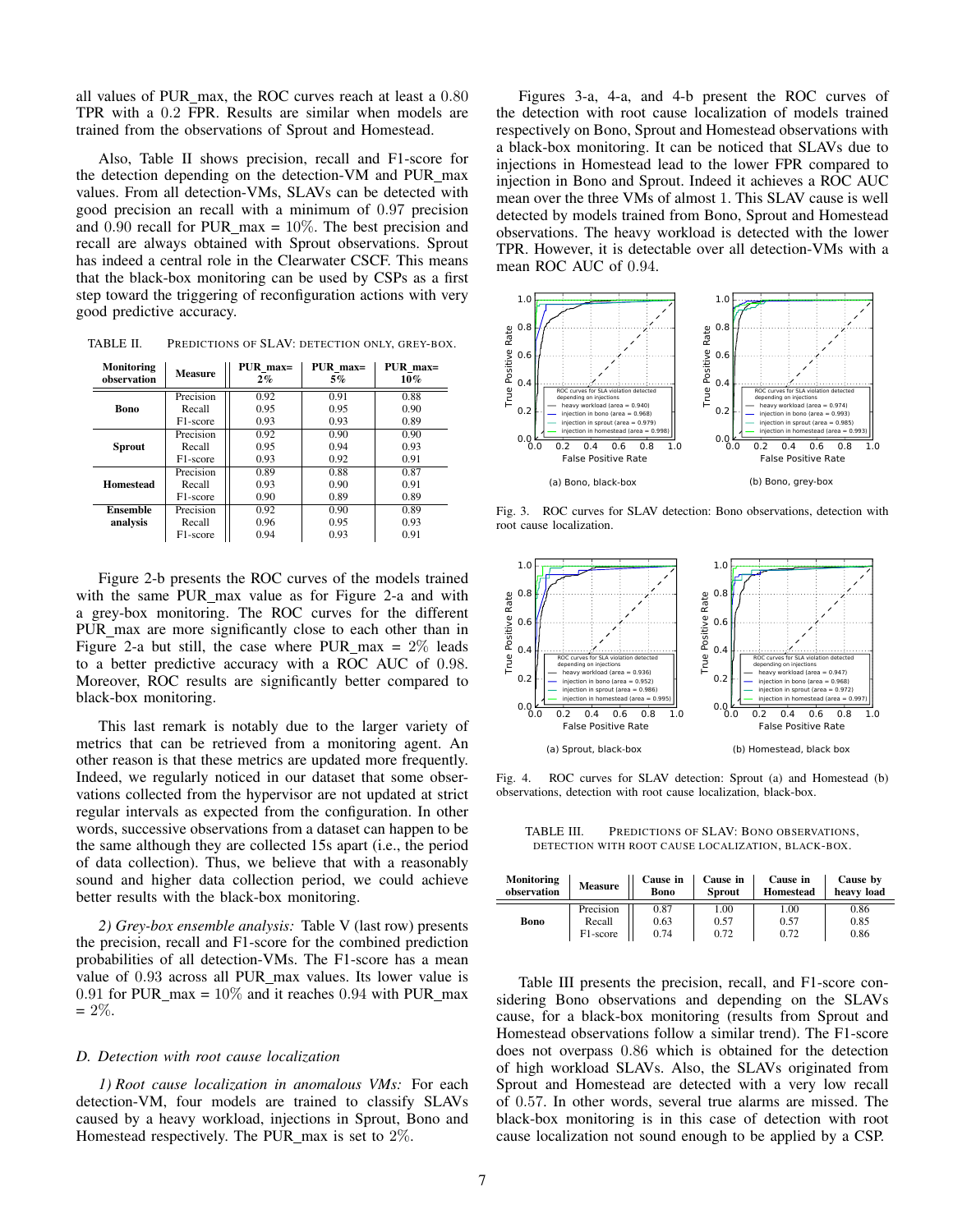Figure 3-b presents the ROC curves of the detection with root cause localization of models trained from Bono observations with a grey-box monitoring. Here again, the predictive accuracy is better than with the black-box monitoring. Indeed, the mean ROC AUCs for all causes is close to 1 whereas it was of 0.97 with black-box monitoring. The heavy workload is in this case not detected with a TPR significantly below to the TPR of other causes. Indeed, the corresponding ROC curve shows that there exists a probability threshold that enables a TPR of 0.94, and a FPR of 0.05, which is an excellent predictive accuracy that can convince a CSP to use our approach. Thus, there is a higher FPR on average in black-box monitoring, except for the detection of SLAVs originated from Homestead which has in both monitoring sources a ROC AUC of almost 1. A grey-box monitoring is therefore more suitable when it is possibly deployable. This is consequently due to the lack of some relevant observation counters in the black-box monitoring data. The Random forest implementation actually provides a ranking of the most important counter enabling correct detection and we indeed notice that the most influent counters are counters linked to the TCP/IP stack that are not known from the basic hypervisor monitoring (for instance the TCP forward retransmission, or the TCP fast retransmission failure).

Table IV presents the precision, recall and F1-score obtained for all detection-VMs depending on the SLAV cause and in grey-box monitoring. This table enables us to get more insight about the predictive accuracy of our models in general for a real case scenario. SLAVs caused by a heavy workload are detected with the highest recall but not the highest precision due to its low TPR shown in previous figures of this subsection. We notice that Homestead observations enable the detection of SLAVs originating from Sprout (precision and recall of 0.99 and 0.85). More generally speaking, SLAVs originating from a VM A can be detected from observations of VM B. Moreover, across all VMs, SLAV originated from a VM A can be detected with at least 0.90 precision and 0.80 recall. We can conclude that our approach enables to detect SLAVs and localize their cause while training models either on the observations of Bono, Sprout or Homestead.

TABLE IV. PREDICTIONS OF SLAV: ALL DETECTION-VMS, DETECTION WITH ROOT CAUSE LOCALIZATION, GREY-BOX.

| <b>Monitoring</b><br>observation | <b>Measure</b>        | Cause in<br>Bono | Cause in<br><b>Sprout</b> | Cause in<br><b>Homestead</b> | Cause by<br>heavy load |
|----------------------------------|-----------------------|------------------|---------------------------|------------------------------|------------------------|
| Bono                             | Precision             | 0.98             | 0.99                      | 1.00                         | 0.93                   |
|                                  | Recall                | 0.86             | 0.87                      | 0.83                         | 0.94                   |
|                                  | F <sub>1</sub> -score | 0.92             | 0.92                      | 0.91                         | 0.93                   |
|                                  | Precision             | 0.99             | 0.98                      | 0.98                         | 0.92                   |
| <b>Sprout</b>                    | Recall                | 0.80             | 0.90                      | 0.80                         | 0.93                   |
|                                  | F <sub>1</sub> -score | 0.89             | 0.94                      | 0.88                         | 0.92                   |
|                                  | Precision             | 0.99             | 0.99                      | 0.96                         | 0.90                   |
| <b>Homestead</b>                 | Recall                | 0.79             | 0.85                      | 0.83                         | 0.94                   |
|                                  | F <sub>1</sub> -score | 0.88             | 0.92                      | 0.89                         | 0.92                   |
| <b>Ensemble</b>                  | Precision             | 0.99             | 0.98                      | 0.99                         | 0.92                   |
| analysis                         | Recall                | 0.82             | 0.93                      | 0.83                         | 0.96                   |
|                                  | F <sub>1</sub> -score | 0.90             | 0.95                      | 0.89                         | 0.94                   |

Moreover, since SLAVs originating from a VM A can be detected from observations of VM B, we conclude that an *error propagation* [17] exists between the VNF components and that we can identify it in monitoring observations. We also show that the observations of a VM A are in general the best observations to identify an SLAV caused by A. This result is relevant since our service level is defined by the PSR which is of a different level compared to local level performance metrics. An hypothesis could have been that the router VM is in any case the VM performing the best prediction given its central role.

Another remark can be derived from the comparison of Figures 2 and 3. It can be noticed that the detection of SLAVs related to either injections in Bono, Sprout or Homestead (Figure 3, injections in VMs curves) leads to ROC AUCs that are closer to 1 than the detection of SLAVs grouping SLAs originated from all types of events (Figure 2, PUR\_max =  $2\%$ ). This means that the dissociation of classes of SLAVs enables us to obtain better predictive accuracy. As a consequence, the separation of SLAVs according to their cause facilitates the decision trees of the models to get more insight about the violations and to make more clear-cut decision conditions. Notwithstanding, this last point should be analyzed with caution. In the case a VNF component changes very frequently its behavior or the workload changes abruptly, the predictive accuracy might not be as good since the decisions conditions are too tightly adapted to a few precise behaviors.

*2) Grey-box ensemble analysis:* Table IV (last row) presents the predictive accuracy obtained while combining the prediction probabilities of our three VMs, in grey-box monitoring, for a detection with root cause localization of anomalous VMs. We compare these results to the predictive accuracy obtained from Bono observations in grey-box monitoring. Results show that the predictive accuracy for the combination of probabilities leads to similar results as the per-VM analysis in the case of SLAVs originated from Homestead. SLAVs originated from Bono are detected with more precision (0.99) but less recall (0.82). Finally, SLAVs originated from Sprout and heavy workload are detected with more precision and recall.

Thus, an analysis combining prediction probabilities eases the use of anomaly detection for a VNF composed of several components. It also provides similar results compared to the results of individual VMs. It is consequently a good analysis of anomaly detection outputs in VNFs with root cause localization.

## *E. Detection of SLAV-PS*

Given that SLA violations due to a heavy workload are not caused by injection agents run in VMs, but by faults activated by the load, we can create models that are trained for the detection of SLA violation preliminary symptoms due to heavy workloads. We hereby study models that are trained for the detection of SLAV-PSs. Preliminary symptoms are computed over a time window of 75s before an SLAV happens (it actually corresponds to the five monitoring observations before the violation considering a 15s monitoring period, see III-B). Results with a black-box monitoring are not presented as they do not achieve acceptable precision and recall for CSPs to use it (the F1-score is most of the time less than 0.70 with a detection with root cause localization).

*1) Grey-box per-VM analysis:* Table V presents the precision, recall and F1-score for the three detection-VMs and depending on the PUR max value. It shows that the best predictive accuracy is obtained with PUR\_max =  $5\%$  for any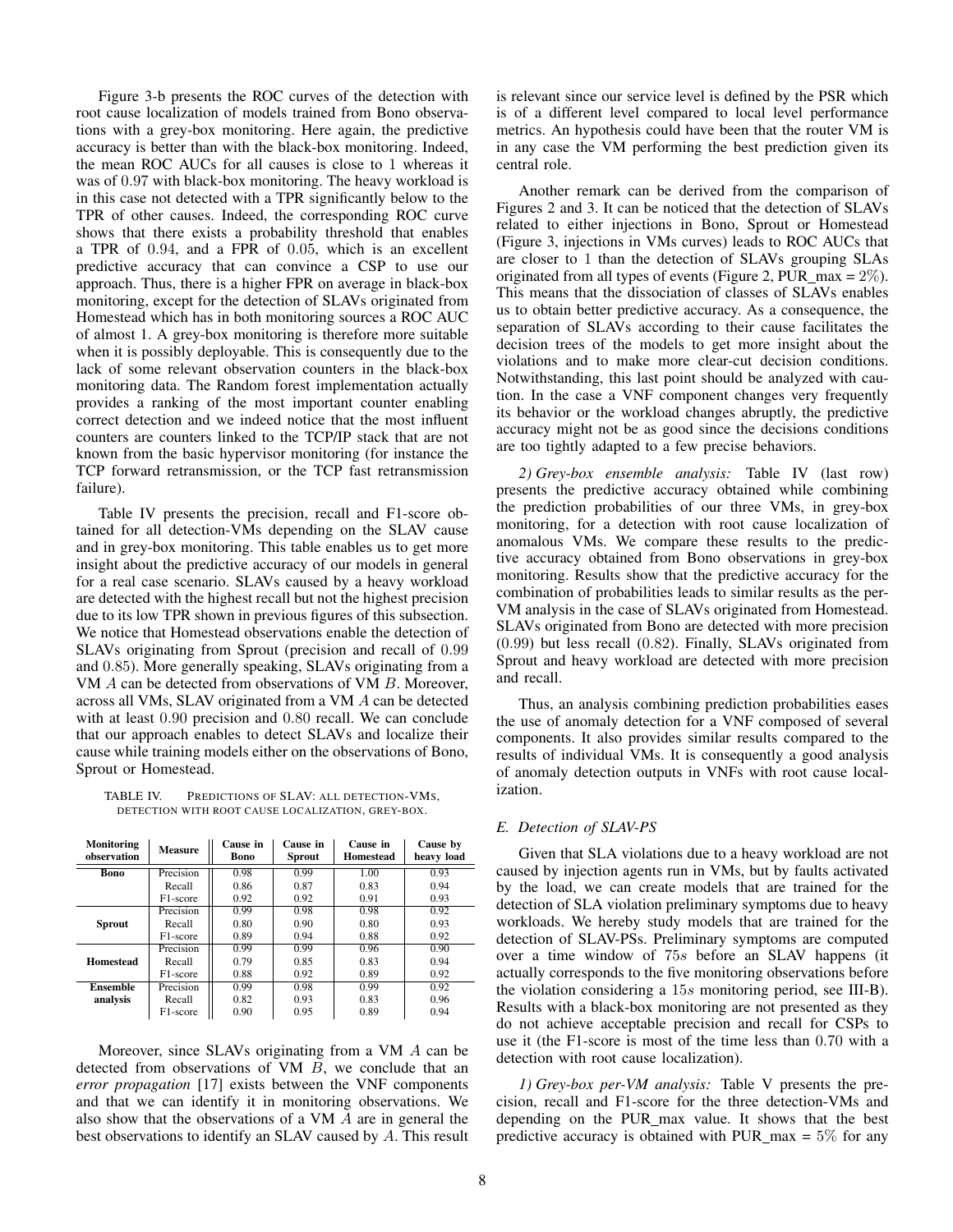detection-VM, and it has a F1-score average across all VMs of 0.89. These results show that our approach for detection only of SLAV-PSs is efficient and could be applied by a CSP. Results are similar independently from the PUR max value.

| TABLE V. | PREDICTIONS OF SLAV-PS: BONO OBSERVATIONS, |
|----------|--------------------------------------------|
|          | DETECTION ONLY, GREY-BOX.                  |

| <b>Monitoring</b><br>observation | <b>Measure</b> | PUR_max=<br>2% | PUR max=<br>5% | PUR_max=<br>$10\%$ |
|----------------------------------|----------------|----------------|----------------|--------------------|
|                                  | Precision      | 0.79           | 0.86           | 0.80               |
| Bono                             | Recall         | 0.89           | 0.93           | 0.93               |
|                                  | F1-score       | 0.84           | 0.89           | 0.86               |
|                                  | Precision      | 0.79           | 0.85           | 0.83               |
| <b>Sprout</b>                    | Recall         | 0.92           | 0.94           | 0.94               |
|                                  | F1-score       | 0.85           | 0.89           | 0.88               |
|                                  | Precision      | 0.80           | 0.84           | 0.82               |
| <b>Homestead</b>                 | Recall         | 0.91           | 0.92           | 0.93               |
|                                  | F1-score       | 0.85           | 0.88           | 0.87               |
| <b>Ensemble</b>                  | Precision      | 0.80           | 0.85           | 0.82               |
| analysis                         | Recall         | 0.95           | 0.95           | 0.96               |
|                                  | F1-score       | 0.75           | 0.90           | 0.89               |

*2) Grey-box ensemble analysis:* Table V (last row) presents the precision, recall and F1-score for the combined prediction probabilities of all detection-VMs. The F1-score has a value of 0.75 with PUR\_max =  $2\%$  and even reaches 0.90 with the PUR max  $= 10\%$ . This result is quite promising and could be considered for the use by a CSP.

## *F. Results summary*

Validation results show that the detection of SLAV-PSs due to a heavy workload with grey-box monitoring is efficient and could be applied by a CSP. Good results are obtained when working on a per-VM or an ensemble analysis. The detection of SLAVs with black-box monitoring, can be used by a CSP to detect our anomalies with a mean precision and recall of 0.91 and 0.94 over different PUR\_max values (PUR\_max  $\in$ {2%, 5%, 10%}). Best prediction results are obtained with the Sprout component which has a central role in Clearwater. We would argue that it should be tested whether detection tends to be generally better from major components of a VNF. ROC, precision and recall results are better in grey-box monitoring than in black-box monitoring. It is the case for all validation results of our objectives.

In detection with root cause localization, we show that SLAVs originating from a VM A can be detected from observations of VM B. There is indeed an error propagation that enables us to locate anomalous VMs with monitoring data with high predictive accuracy. An ensemble analysis combining all per-VM predictive probabilities can also be applied while keeping high predictive accuracy in grey-box monitoring. The ensemble analysis provides one single output of detection and it consequently eases the proactive analysis of detection alarms. Thus, it is a good for detection of SLAVs with root cause location.

As a result, a model for a detection only of SLAV-PSs as well as models for the detection with root cause localization of SLAVs should be used together. The first detection model enables to warn CSP administrators to take appropriate proactive reconfiguration decisions (it would depend on the SLA of the customers). When the models for the detection of SLAVs raise alerts, the CSP administrator should configure its platform to automatically and directly reconfigure its VNF. The higher is a configured customer SLA, the more carefully the CSP administrator should examine the alarm caused by SLAV-PSs.

Considering the application of our anomaly detection approach in a real case deployment, several points are to be addressed. The training phase of our approach should be performed offline or on a development infrastructure when it is possible. The training duration depends on the number of different VNF components. Models can be replicated when used for the detection in VMs hosting the same VNF component and with the same resources. It is actually widespread to use templates of VMs and work with VMs with identical resources. Since resource consumption of VMs in real deployments is predictable [21], resource reconfiguration like hot plugs of CPU or memory are rare. This largely limits the online reconfiguration of the VMs resources, and motivates the use of VMs templates. As a new VNF VM is deployed, no new training dataset is needed in the case the new VM follows the same template as previously deployed VMs. Notwithstanding, models of our approach should at times (depending on the VNF environment reconfiguration period) be trained offline from new datasets comprising new anomalous behaviors tightly linked to new faults that can occur in the VMs with their evolving normal behaviors. Finally, for a real case scenario, the detection phase operating online should be handled by a big data processing framework (such as Apache Spark) in order to quickly manage several models for several VMs.

## VI. RELATED WORK

NFVs and related paradigms aimed at introducing innovation inside networks like Software-Defined Networking have been heavily investigated [22], [23]. However, bringing networks in automated software-based platforms leads to all the more intricate SLA violation scenarios. Recent research results show the sensitivity of NFV to IT failures. In [24], Ge et al. show that NFV on commodity servers may need hardware acceleration to handle network processing tasks such as Deep Packet Inspection, Network Deduplication, or Network Address Translation. Moreover, some virtualization features like live VM migration may also represent a source of performance degradation for VNFs since it may cause unacceptable downtime [25]. In order to counter these issues, most of recent research work related to VNF is focused on the implementation of VNF dedicated OS as ClickOS [26] a virtualized platform optimized for middlebox processing, or the implementation of a single VNF like virtualized Deep Packet Inspection functions (vDPI), offered as a cloud service [27] or Software Defined Monitoring functions by Choi et al. [28].

Our work deals with anomaly detection in VNFs in particular which is a field not thoroughly explored. However, it has been extensively studied for cloud infrastructures. In previous work [19] we defined Tejo, an approach based on machine learning for anomaly detection in databases. In this paper we evaluate such an approach for VNF while tackling error propagation in VMs as well as preliminary symptoms of SLA violations. DAPA performance diagnostic framework [29] models the existing relationships between application performance and underlying system metrics to detect SLA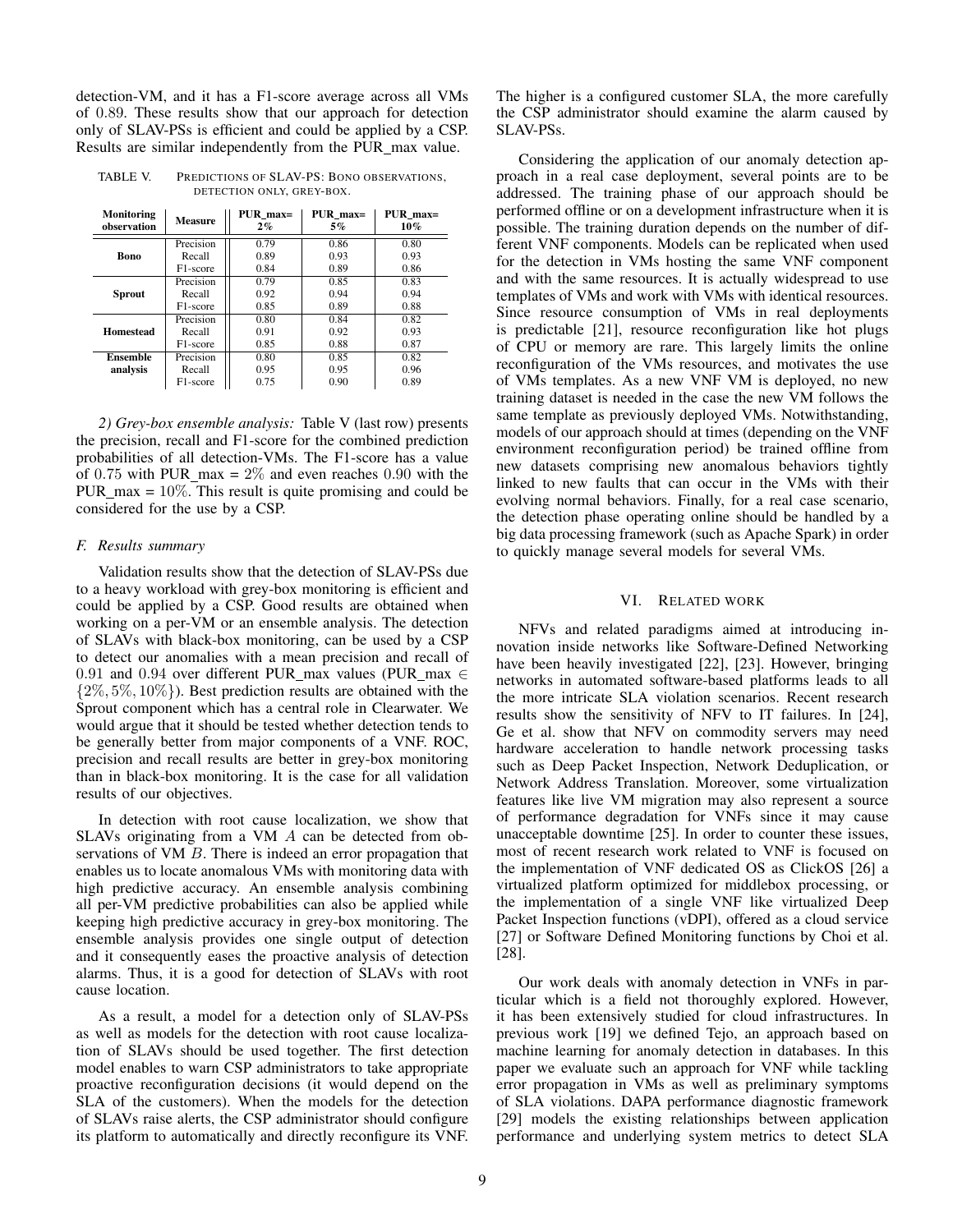violations. The SLA violation diagnostic is performed afterward with an unsupervised learning algorithm. PeerWatch [30], an anomaly detection and diagnosis tool, uses a correlation analysis to model the relationship existing between the components of distributed applications, and detects an anomaly when the correlation between these components drops significantly. In comparison to these works, our approach proposes to detect *online* causes of SLA violations. FChain [11] monitors the running of distributed applications to detect performance anomalies and to pinpoint the faulty component by reconstructing the propagation patterns of abnormal change points. Our approach has the advantage not to depend on strict synchronisation constraints between several components and the master diagnosis entity. The reconstruction is based on which component started to fail in a first place. In [10] the authors present PREPARE which addresses the problem of anomaly prevention in virtualized cloud infrastructures on a per-VM basis by means of supervised learning methods. In addition, our work is specially intended to detect SLA violations and their preliminary symptoms, and not only to detect potentially anomalous VMs. Indeed, potentially anomalous VMs may not lead to SLA violation which is actually the problem of interest for CSP. We go further pinpointing anomalous VMs and evaluate to what extent they lead to global service impact.

Unlike these contributions, our approach only relies on monitoring data and no other specification of the VNFs is required. We also evaluate it on the opensource Clearwater project IMS and show that it is capable to detect preliminary symptoms of SLA violations.We also perform online root cause localization.

## VII. CONCLUSIONS AND FUTURE WORK

In this practical experience report, we evaluated the efficiency of a new anomaly detection approach to cope with three detection objectives, namely the detection of SLA violations, the detection of preliminary symptoms of SLA violations, and the detection with root cause localization. Our approach is based on the Random Forest algorithm and applicationagnostic VNF VMs monitoring data. We validated it on a Clearwater testbed, with black-box and grey-box monitoring sources. A per-VM and an ensemble analysis were validated. The ensemble analysis is a means to provide CSP administrators with one single prediction output while giving further access to the per-VM analysis when it is required during root cause analysis. Results show that we can detect our first objective with high predictive accuracy using black-box source. Our three objectives can be detected with excellent predictive accuracy using the grey-box source. Grey-box monitoring always lead to better results compared to black-box monitoring because it encompasses low level metrics notably TPC/IP metrics. Grey-box monitoring is notably essential for the detection of preliminary symptoms of SLA violations and for the root cause localization. We also show that error propagation enables to efficiently localize root causes of SLA violations in each VNF VM. Moreover, results show that an ensemble approach combining all per-VM prediction outputs can ease the proactive analysis of detection alarms and keep high predictive accuracy for our three detection objectives.

In this work, a first validation of our approach was per-

formed by means of Clearwater. We aim for future work to study a more representative case study with load balancing and redundancy. As for the fault injection process, we intend to expose our platform to cloud management actions such as ballooning and live VM migration. In this way we will test whether and to what extent such actions might impact the IMS operation and whether the NFV management and orchestration layer should make use of such techniques.

#### **REFERENCES**

- [1] D. Denning, "An intrusion-detection model," *Software Engineering, IEEE Transactions on*, vol. SE-13, no. 2, pp. 222–232, Feb 1987.
- [2] W. Lee, S. Stolfo, and K. Mok, "A data mining framework for building intrusion detection models," in *Security and Privacy, 1999. Proceedings of the 1999 IEEE Symposium on*, 1999, pp. 120–132.
- [3] L. Heberlein, "Network security monitor (nsm)–final report." 1995.
- [4] J. Zhang, M. Zulkernine, and A. Haque, "Random-forests-based network intrusion detection systems," *Systems, Man, and Cybernetics, Part C: Applications and Reviews, IEEE Transactions on*, vol. 38, no. 5, pp. 649–659, Sept 2008.
- [5] E. Aleskerov, B. Freisleben, and B. Rao, "Cardwatch: a neural network based database mining system for credit card fraud detection," in *Computational Intelligence for Financial Engineering (CIFEr), 1997., Proceedings of the IEEE/IAFE 1997*, Mar 1997, pp. 220–226.
- [6] W. Lee and D. Xiang, "Information-theoretic measures for anomaly detection," in *Security and Privacy, 2001. S P 2001. Proceedings. 2001 IEEE Symposium on*, 2001, pp. 130–143.
- [7] ETSI Technical Report 103 125 V1.1.1. (2012) Cloud; slas for cloud services. http://www.etsi.org/deliver/etsi\_tr/103100\_103199/103125/01. 01.01 60/tr 103125v010101p.pdf.
- [8] Project Clearwater. (2016) http://www.projectclearwater.org/.
- [9] D. Michie, D. J. Spiegelhalter, C. C. Taylor, and J. Campbell, Eds., *Machine Learning, Neural and Statistical Classification*. Upper Saddle River, NJ, USA: Ellis Horwood, 1994.
- [10] Y. Tan, H. Nguyen, Z. Shen, X. Gu, C. Venkatramani, and D. Rajan, "Prepare: Predictive performance anomaly prevention for virtualized cloud systems," in *Distributed Computing Systems (ICDCS), 2012 IEEE 32nd International Conference on*, 2012, pp. 285–294.
- [11] H. Nguyen, Z. Shen, Y. Tan, and X. Gu, "Fchain: Toward black-box online fault localization for cloud systems," in *Distributed Computing Systems (ICDCS), 2013 IEEE 33rd International Conference on*, July 2013, pp. 21–30.
- [12] Z. Gong, X. Gu, and J. Wilkes, "Press: Predictive elastic resource scaling for cloud systems," in *2010 International Conference on Network and Service Management*, Oct 2010, pp. 9–16.
- [13] D. J. Dean, H. Nguyen, and X. Gu, "Ubl: Unsupervised behavior learning for predicting performance anomalies in virtualized cloud systems," in *Proceedings of the 9th International Conference on Autonomic Computing*, ser. ICAC '12. New York, NY, USA: ACM, 2012, pp. 191–200.
- [14] Q. Guan and S. Fu, "Adaptive anomaly identification by exploring metric subspace in cloud computing infrastructures," in *2013 IEEE 32nd International Symposium on Reliable Distributed Systems*, Sept 2013, pp. 205–214.
- [15] G. Silvestre, C. Sauvanaud, M. Kaâniche, and K. Kanoun, "An anomaly detection approach for scale-out storage systems," in *26th International Symposium on Computer Architecture and High Performance Computing*, Paris, France, Oct. 2014.
- [16] C. Sauvanaud, G. Silvestre, M. Kaâniche, and K. Kanoun, "Data Stream Clustering for Online Anomaly Detection in Cloud Applications," in *11th European Dependable Computing Conference (EDCC 2015)*, Paris, France, Sep. 2015.
- [17] A. Avizienis, J.-C. Laprie, B. Randell, and C. Landwehr, "Basic concepts and taxonomy of dependable and secure computing," *Dependable and Secure Computing, IEEE Transactions on*, vol. 1, no. 1, pp. 11–33, 2004.